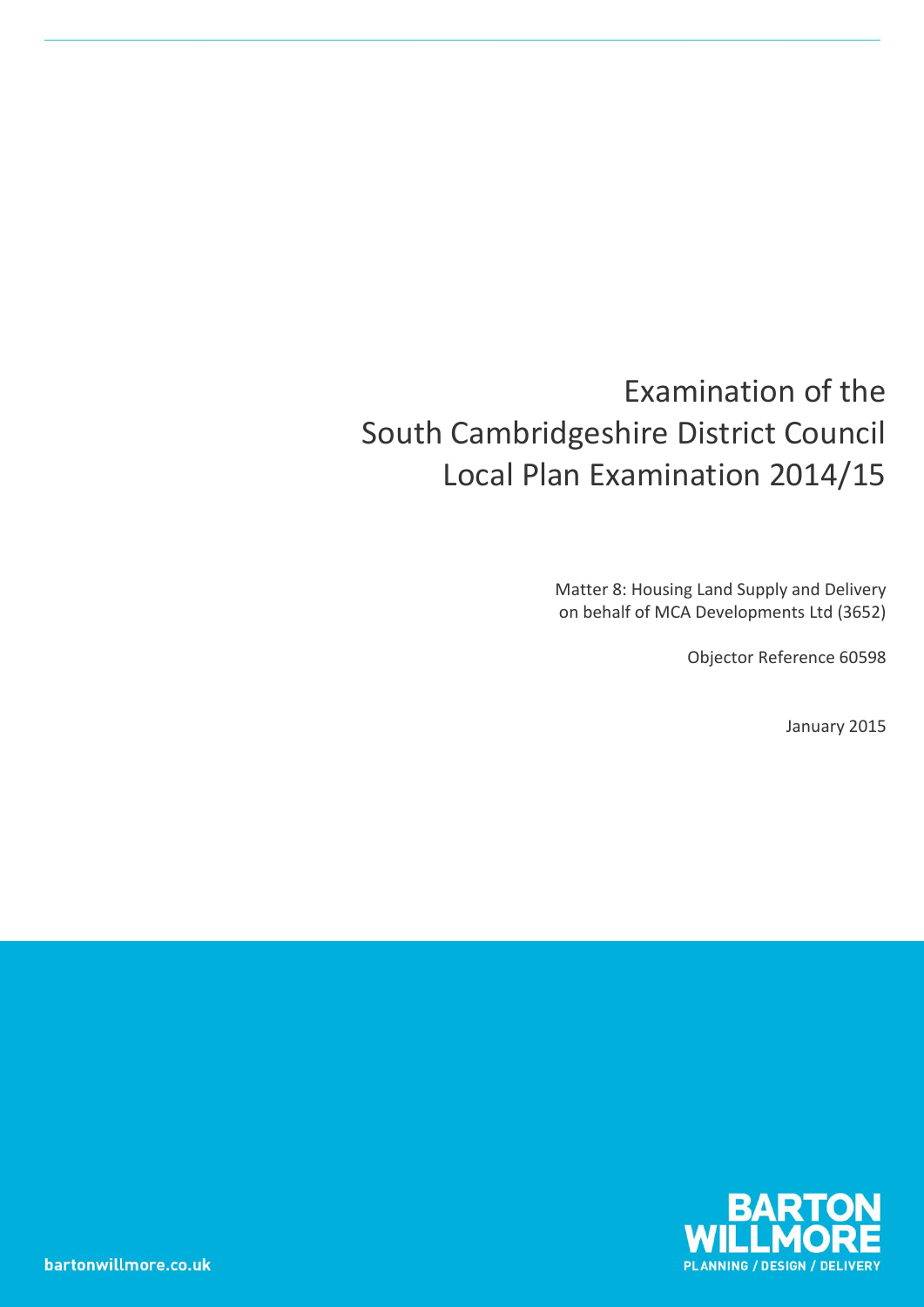#### **Examination of the South Cambridgeshire District Council Local Plan Examination 2014/15**

#### **Matter 8: Housing Land Supply and Delivery**

| <b>Project Ref:</b> | 19102/A5/P11/SK |  |
|---------------------|-----------------|--|
| Status:             | Final           |  |
| <b>Issue/Rev:</b>   | 01              |  |
| Date:               | January 2015    |  |
| <b>Prepared by:</b> | Steven Kosky    |  |
| <b>Checked by:</b>  | <b>NTH</b>      |  |

Barton Willmore St Andrews House St Andrews Road Cambridge CB4 1WB

Tel: 01223 345 555 Ref: 19102/A5/P11/SK Fax: 01223 345 550 File Ref: 19102.P11.MS8.SK

Date: January 2015

#### **COPYRIGHT**

**The contents of this document must not be copied or reproduced in whole or in part without the written consent of Barton Willmore Planning LLP.**

**All Barton Willmore stationery is produced using recycled or FSC paper and vegetable oil based inks.**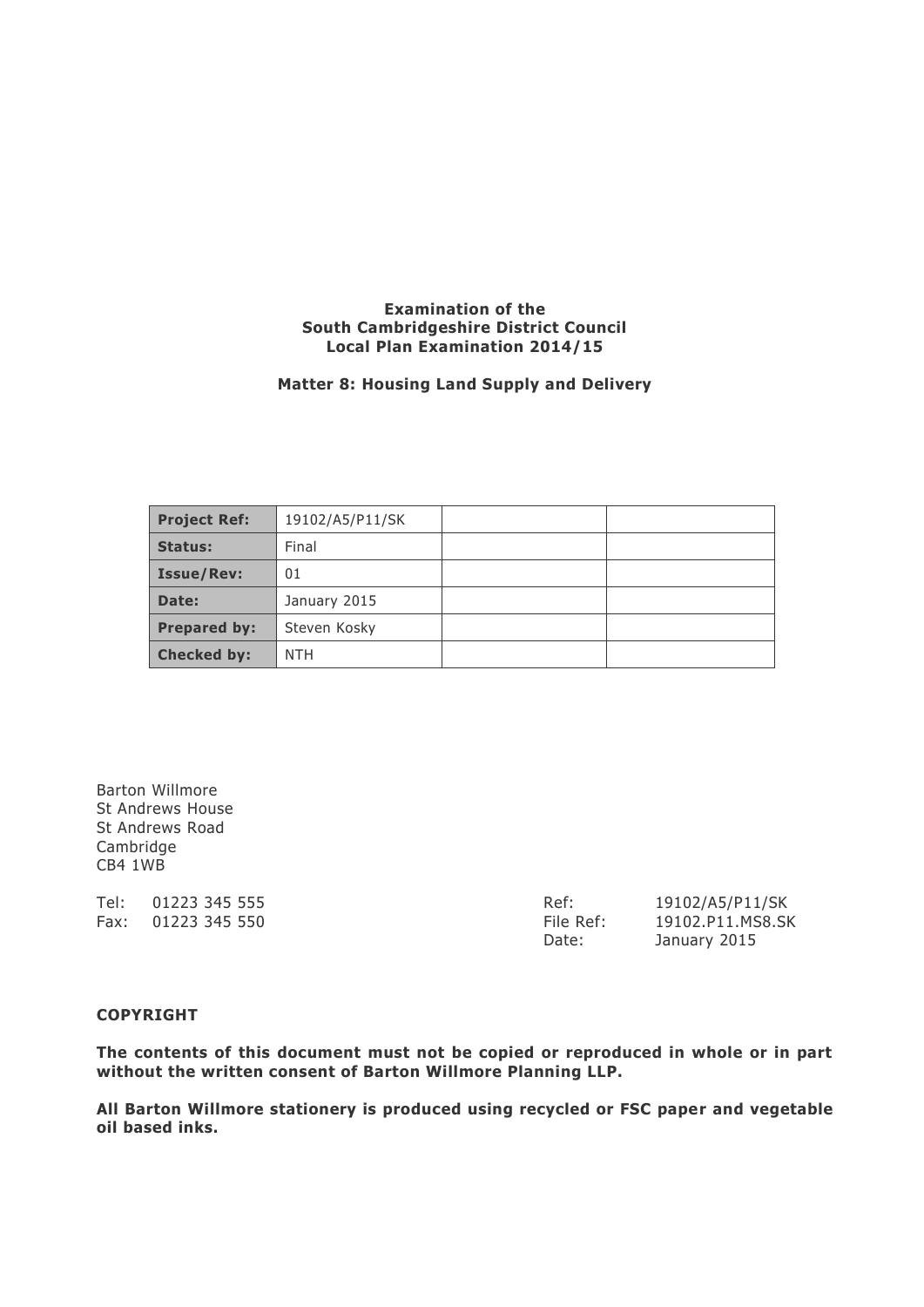## **Matter 8A**

# **Are the housing trajectories realistic; will they deliver the number of new homes expected within the Plan period?**

#### **i. Expectations from existing permissions and new allocations.**

- 1 The submitted housing trajectory for South Cambridgeshire is not realistic in that there is too much reliance on new settlements, most of which do not exist and therefore do not have established housing markets (Northstowe and Bourn). This makes it impossible to predict the actual rate of long term housing delivery. In contrast, anticipated rates of delivery from extensions to sustainable existing settlements, such Cambourne, which have mature and predictable (including good internal) housing markets, with a strong record of delivery under all market conditions, are actually under-provided for.
- 2 Our representations to Matter 2 (spatial vision) identifies that heavy reliance on new settlements at Northstowe, Bourn and Waterbeach is a hallmark of the Council's historic over-dependence on prescriptive housing quotas from large single sites which do not exist, in locations where market buyers are unlikely to demand homes in the quantities projected by the Council. It is for this reason, that the rate of delivery from Northstowe, with an expectation of 400 dwellings per annum (dpa) to the end of the plan period, starting as soon as 2018, is wholly unrealistic and should be downgraded to 250 dpa, until there is sustained evidence to the contrary later in the Plan period , wherein this figure could be reviewed. To date, we are still not aware of any recorded dwelling completions at Northstowe.
- 3 Evidence has been submitted to the examination by other parties which identifies that sales revenues per sq ft in the vicinity of Northstowe are currently below that currently experienced at Cambourne, which as a new settlement, has delivered a more realistic benchmark average of 235 dpa over the past 15 years, under all market conditions.

### **ii. Flexibility to deal with changing circumstances.**

4 As articulated in our representations to Matter 2, a spatial strategy based on large new settlements coming on line at specific times, with specific delivery rates is an approach which simply repeats the failures of the past and has no flexibility to deal with changing circumstances. For the sake of brevity, Paragraphs 12 to 20 of our submitted Matter 2 representations are therefore reiterated in answer to the above question ii.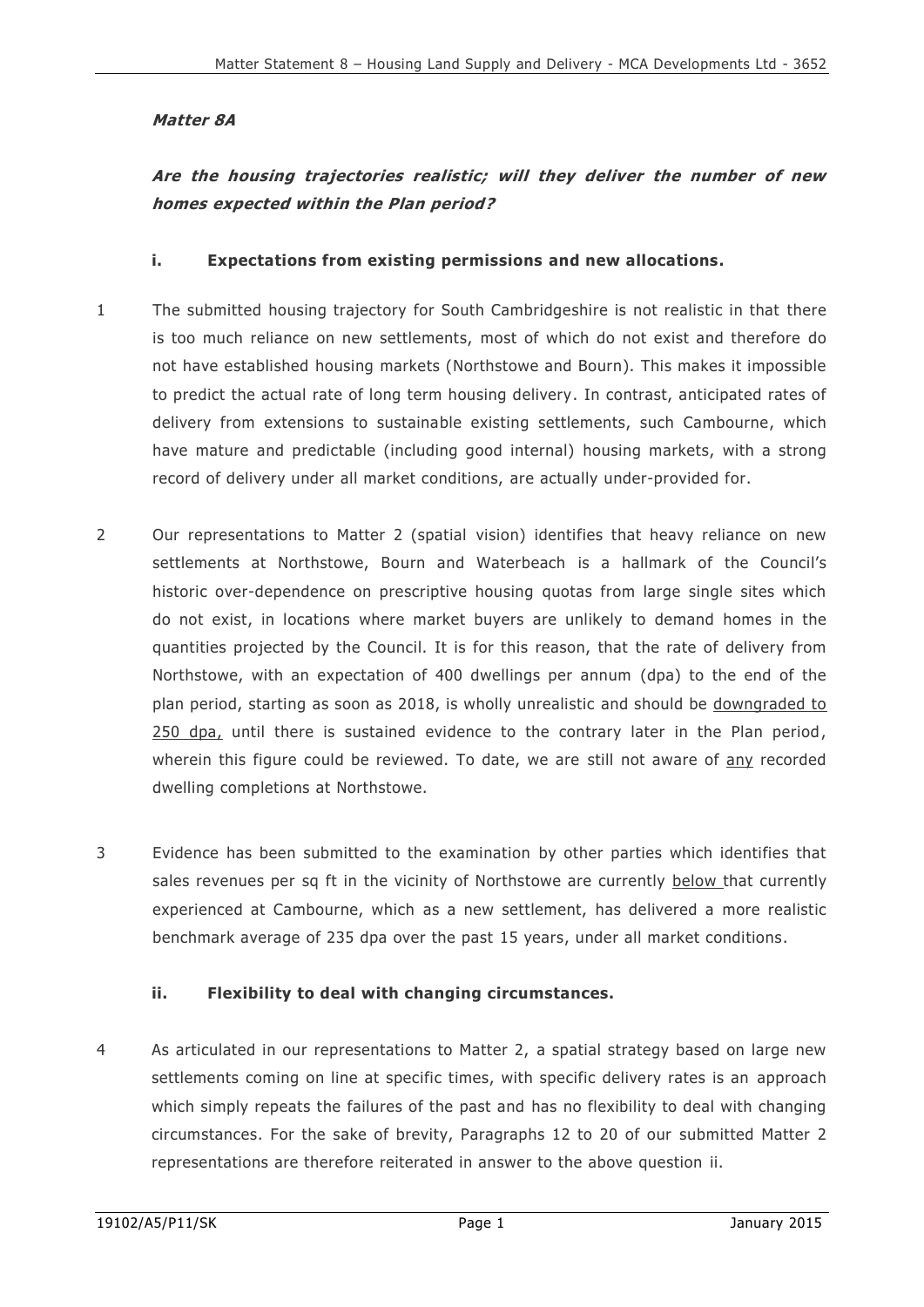### **Matter 8B**

### **Will the plans ensure a rolling five year supply of specific deliverable sites ?**

#### **iii. Memorandum of Understanding (MOU).**

- 5. It is common ground that two planning application appeals at Waterbeach were allowed in 2014 on the basis that South Cambridgeshire District Council could not demonstrate a 5-year housing land supply, as required by the NPPF. It is also common ground that the Inspector fully considered the materiality of the MOU, but did not think it appropriate to take into account housing land supply within Cambridge, as to do so would have been without precedent. In this respect, we are not aware of any other comparable MOU's in the interim period which have altered this view and so we invite the Examination Inspector to reach the same conclusion, as the approach to the Joint Housing Trajectory (JHT) is fundamentally flawed.
- 6. The primary flaw in the approach is that it is contrived, as the MOU appears to mainly exist because, given its track record, it is now necessary for South Cambridgeshire to amalgamate its future housing delivery with that of a more successful authority in order to avoid the need for a step change in its long term spatial strategy of rural restraint and to avoid the requirement to allocate further sites at the larger settlements.
- 7. A second fundamental flaw is that the example of the East Cambridgeshire Local Plan (where is was considered acceptable for an element of Cambridge's needs to be met in Peterborough) is used out of context. In essence, the relationship between Cambridge and Peterborough is not representative of the more complex market dynamic between South Cambridgeshire and the City. For example, reference to the Greater Cambridge graph at Appendix A (RD/Strat/350) shows a reliance on Cambridge to deliver a greater percentage of the dwellings in the first five years when SCDC will be deficient. Such an approach however belies the huge disparity between land values in many parts of South Cambridgeshire district and the principal locations where development will take place in Cambridge, where in some cases, land values are nearly 100% more expensive.
- 8 This is simply not the same as exporting some of the City's needs to Peterborough, where land values are much cheaper and so there is some cost benefit to those working in Cambridge whom are prepared to commute to the City. However the MOU in this case is expected to operate in complete reverse, i.e. South Cambridgeshire district expects to export its unmet housing needs into a significantly more expensive HMA, which is an untenable approach, given the current level of house price inflation in the City.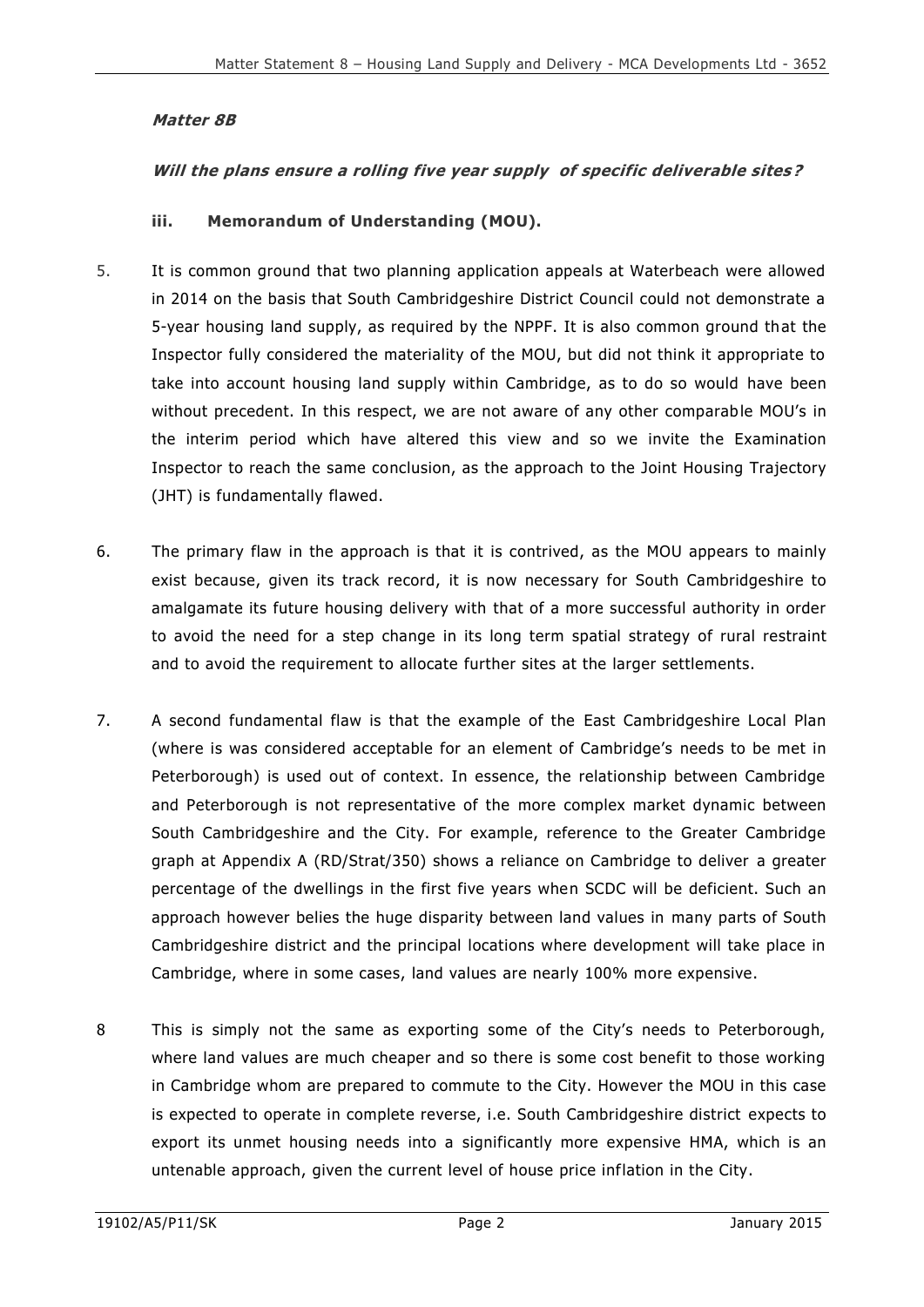- 9. Further reference to the graph at Appendix A also shows a massive decline in expected housing land supply from the City from around 2020 to the end of the Plan period. This places complete reliance on the South Cambridgeshire to deli ver the bulk of the housing for both HMA's via the implementation of its proposed new settlements. However, given the economic cycle, it is not a strategy which can be relied upon, particularly given the past failed expectations for Northstowe. It is also notable that even the combined JHT is still deficient, as it does not meet the required target in the last five years of the Plan.
- 10. It is clear therefore that, taken individually, the two Plans do not independently provide for a rolling five year housing supply across the Plan period and are deficient, even in combination, for the last 5 years of the Plan period. This does not accord with the spirit of the NPPF and was therefore rightly rejected by the appeal Inspector.
- 11. There is also a hidden danger that as the land resources of the City are much more finite, it will be forced to consider the release of major strategic areas of Green Belt in future years if the South Cambridgeshire spatial strategy fails to deliver. In this respect, it is inevitable that there will be change in market conditions during the Plan period and a spatial strategy predicated on delivery from sites of the greatest complexity and requiring the greatest level of forward investment, is an approach which is much more vulnerable to failure, should current market conditions change in the future.

### **iv. Past delivery and the use of a 5% or 20% Buffer?**

- 12 Table 3 of RD/Top/050 is a clear demonstration that SCDC has a persistent history of undersupply, which warrants the application of a 20% and not a 5% buffer. Primarily, Table 3 shows five consecutive years of major  $(500 +)$  deficit relative to the adopted Core Strategy, totalling 2,745 dwellings. Whilst part of this shortfall can be attributed to the recession, the shortfall still exists in absolute terms and must be resolved as it is having a direct impact upon market values in both the district and Cambridge, whereby demand now demonstrably exceeds supply, leading to considerable market stress.
- 13 The Greater Cambridge Housing Trajectory identifies that 585 dwellings were completed in South Cambridgeshire in 2013-14 and just 750 dwellings are anticipated in 2014-15. Accordingly, there are seven consecutive years of deficit, even against the much lower (disputed) figure of 950 dpa used by SCDC to calculate annual dwelling requirements. These seven years of consecutive deficit have taken place even though the local housing market has been recovering since 2010, as illustrated by the step change in median house prices, as shown in Table 3, from 2009-10 onwards.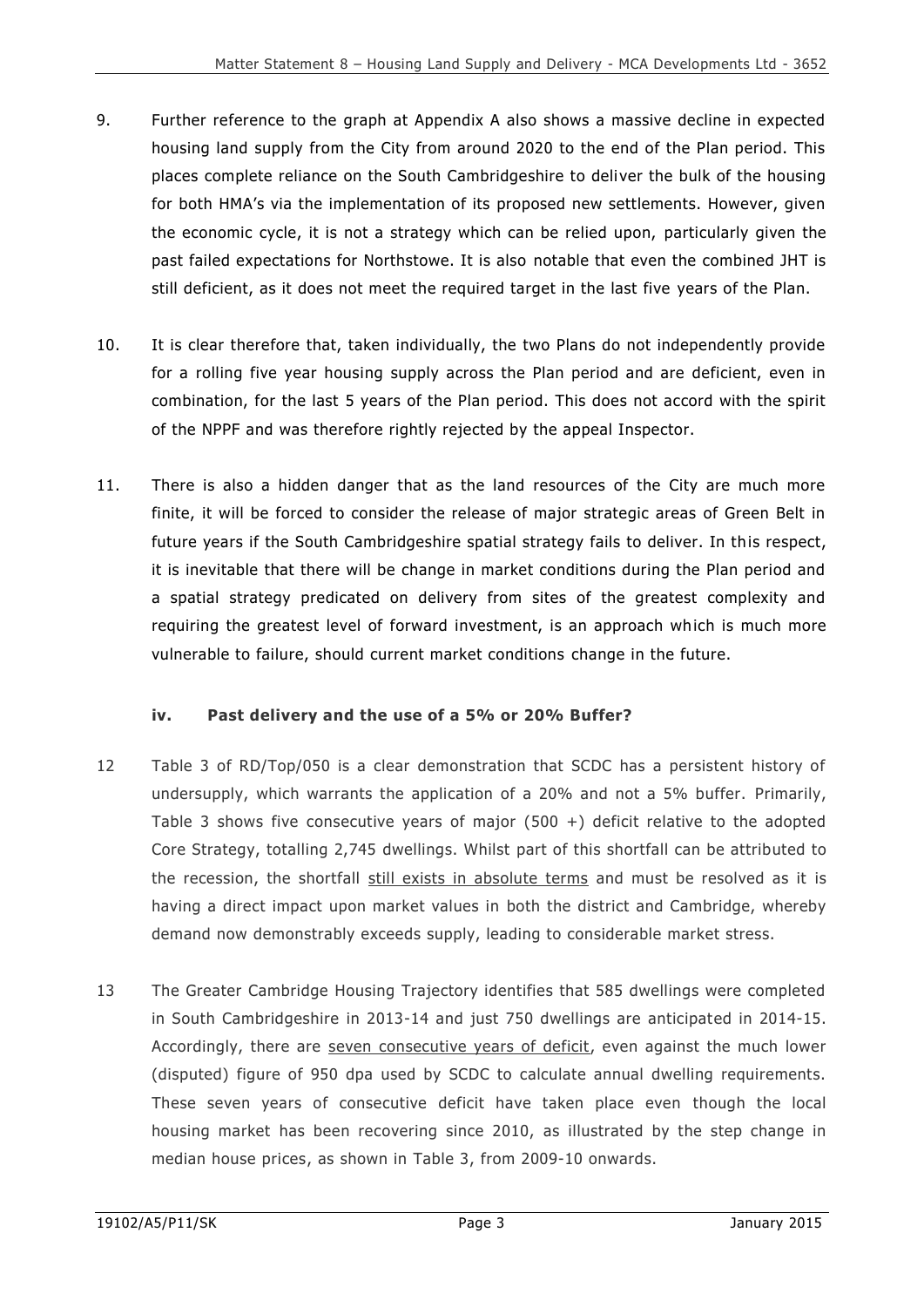14 The conclusion to be drawn from Table 3 is that the short term dwelling shortfall against the Core Strategy, since its adoption in 2007, is 3,258 dwellings (based on 1176 dpa per year) or 2,580 dwellings (using 950 dpa from 2011 onwards). Given the sustained high level of demand in South Cambridgeshire over recent years, relative to this consistent lack of completions, it is clear that there is a supply issue to be resolved, which justifies the use of a 20% buffer.

## **v. Compelling evidence that windfalls will contribute to the 5 year supply?**

- 15 Windfalls can make a legitimate contribution to annual housing supply but should not be relied upon as a key component of (unplanned) housing delivery. In this respect, we do not question the inclusion of a modest 50 dpa from windfalls for years 2015-16 and 2016-17, but disagree with the proposition that thereafter 200 dpa from windfalls can reasonably expected throughout the Plan period. Primarily, given the rural nature of the district we would question where these windfalls are expected to come from, given that brownfield sites are a finite resource and that greenfield proposals are resisted by the Council (i.e. Waterbeach). We also question the appropriateness of using a windfall figure which is disproportionate in relation to the annual dwelling figure from planned housing supply.
- 16 For example, the submitted SCDC housing trajectory shows anticipated windfalls in 2017-18 as totalling nearly 20% of annual supply, which is unrealistic in a district with a strong policy of development restraint in the rural areas. Accordingly, we submit that there is no compelling evidence in relation to expected future trends that windfalls will materially contribute to the five year housing land supply, as suggested by the Council.

# **vi. What is the shortfall in delivery from the early years of the Plan period and can this be made up in the first five years?**

17 The shortfall in delivery from the early years of the Plan currently under examination can be calculated from the Greater Cambridge Housing Trajectory. Completions since 2011 total 2,573 dwellings against a requirement of 4 X 950 dpa plus a minimum 5% buffer. The shortfall from 2011 (based on the assumption that the revised 950 dpa requirement of the submitted Plan is correct) is therefore 3,990 minus 2,573 which leaves **1,417** dwellings which have not been delivered in the last four years under the strategy of the emerging Local Plan, notwithstanding a significant lowering of the annual housing requirement bar to only 950 dwellings. Should the Inspector consid er that this is the limit of the accrued shortfalls for which SCDC must account for then only the Sedgefield method is appropriate, given current market conditions.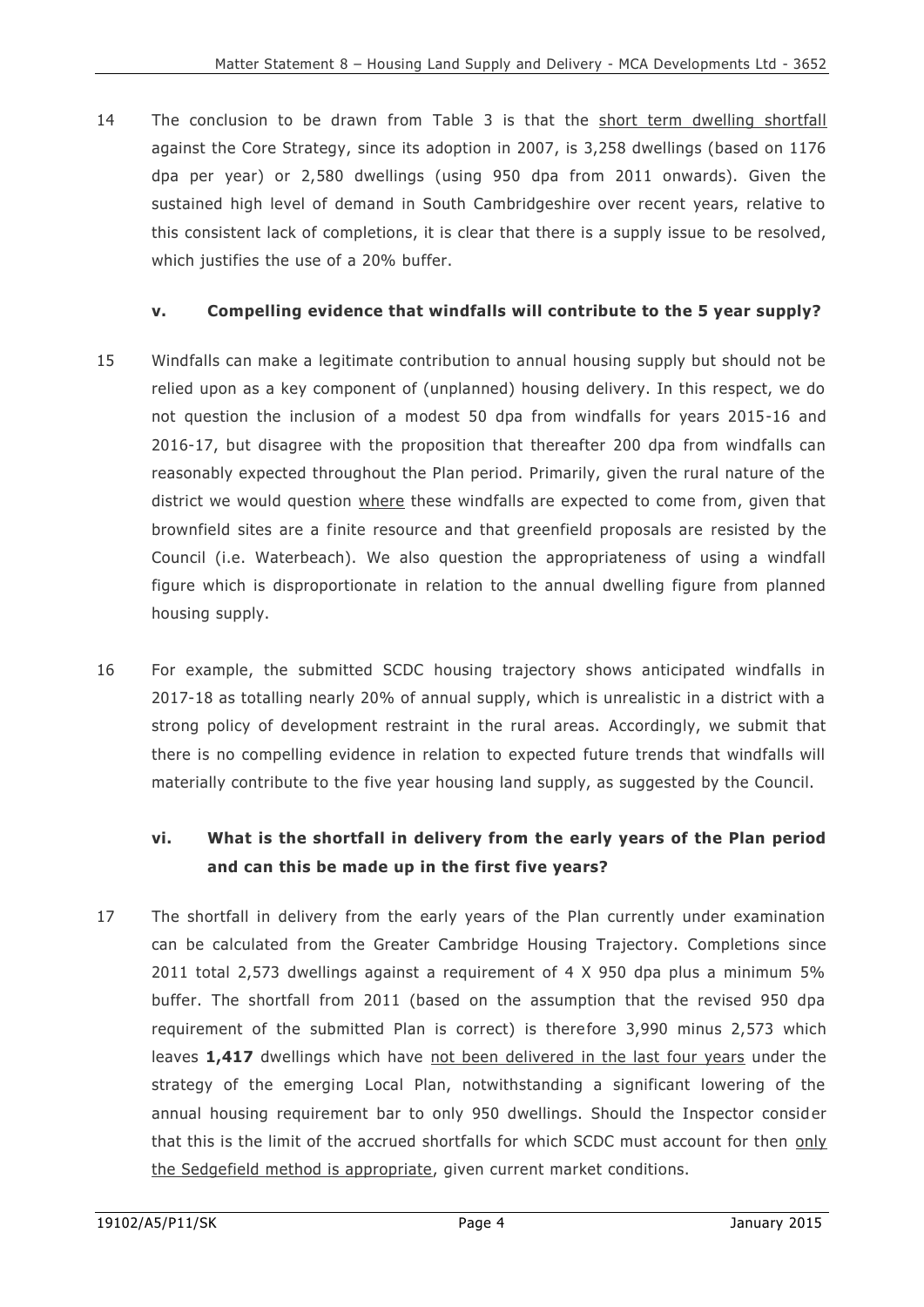- 18 However such a limited appraisal of the shortfall masks the true extent of the problem which has accrued in the district since the base date of the extant and adopted Core Strategy, which has led to the extreme market stress now currently faced in the district. In essence, there is an extant adopted Core Strategy which has not been complied w ith.
- 19 The extant adopted Core Strategy, which is still within date, requires that by March 2015, **18,816** of the 20,000 planned dwellings should have been completed. However this target has been hugely undershot by over 7,711 dwellings as only **11,105** dwellings have actually been completed. In this respect, the Inspector has heard evidence from SCDC that it was simply not possible to meet these Structure Plan requirements from 1999 onwards as there were no strategic plans in place to deliver the numbers required until 2007/8, by which time the recession had curtailed the ability of large new sites such as Northstowe to deliver. However, the Structure Plan clearly foresaw the future (now current) level of market stress, should these dwellings not be delivered, which is precisely why these dwellings requirements were made.
- 20 Undisputed completions data is available for a 16 year period from 1999, derived from Table 3 and the GCHT, which shows annual completions under a variety of market conditions and adopted Plans. The consistent characteristic however is a constant failure to not only meet the Core Strategy annual target of 1,176 dpa, but the much lower prevailing adopted Local Plan figures of the day. For example, under the Local Plan 1993, in the period 1999 to 2004, when the housing market was very strong, the requirement of 843 dpa was met only once in five years (2003/4). This was followed by another year of deficit in 2004/5 despite an even lower annual requirement of only 753 dwellings from the 2004 Local Plan.
- 21 The three following years 2005-8, whereby the annual target was met, was short-lived, and also mainly underpinned by high rates of dwelling completions from Cambourne, which had strong momentum at the time. Thereafter, the annual dwelling target (even using the lowest ever of 753) has simply not been met in any year since 2008.
- 22 However justified by SCDC, these cumulative shortfalls since 1999 are highly significant as they are not attributable solely to market conditions alone, but are more directly related to the spatial strategies of the Plans prevailing at the time. There can however be no dispute that this historic backlog, from whatever date it is calculated is having a serious and distortive effect on market conditions which renders it meaningless to suggest that unmet dwelling demand in South Cambridgeshire can simply be met in Cambridge as part of a combined housing trajectory.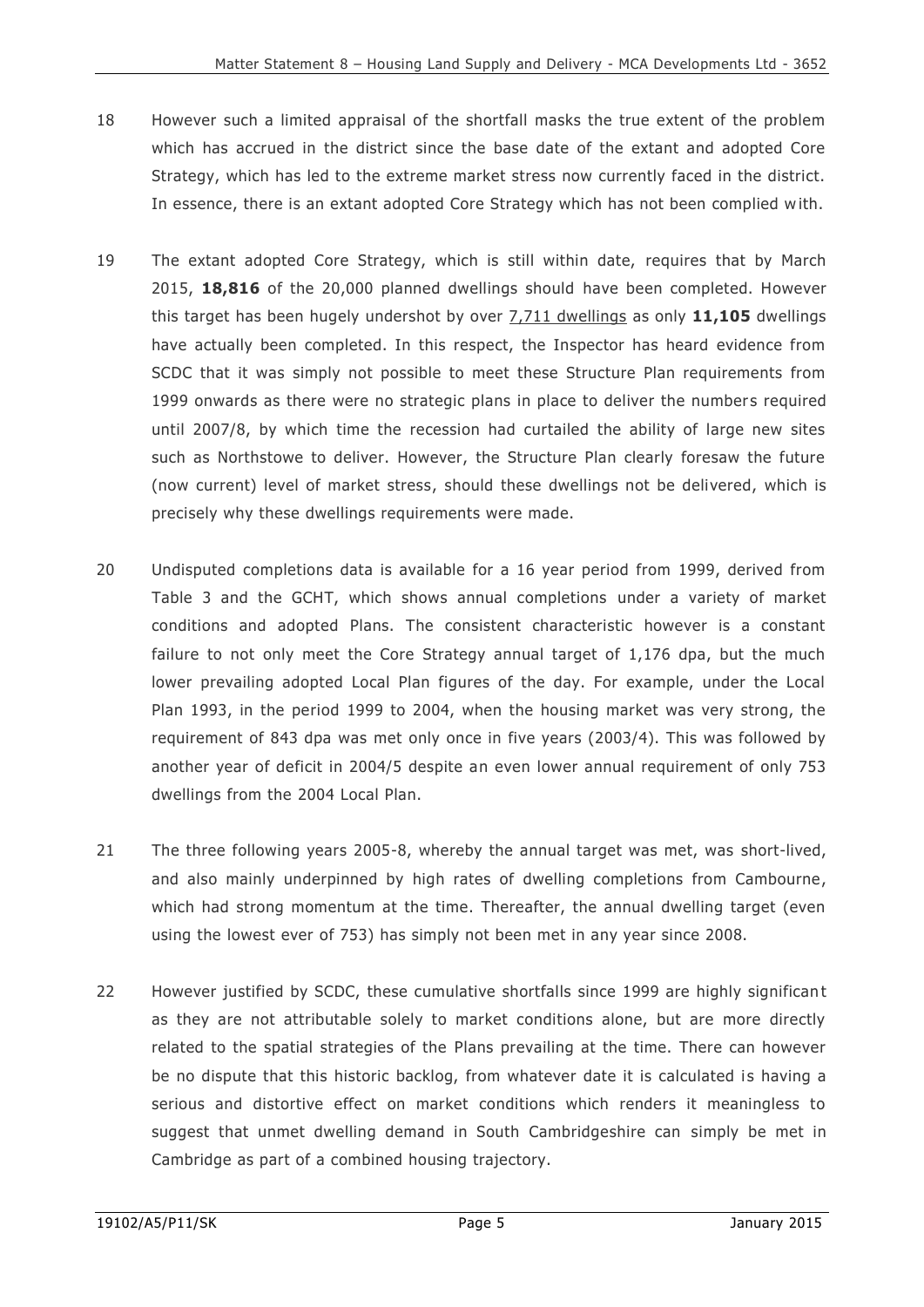- 23 To ignore the significant shortfalls which accrued before the 2011 start date of the emerging Plan would be a mistake, as the 1,417 shortfall since 2011 could be recovered over the Plan period without significant modification of the existing spatial strategy. Our evidence to this examination is consistent in that fundamentally it is the spatial strategy itself which has limited the number of dwellings coming forward in every year since 1999. Therefore, unless it is forced to change i.e. by the requirement to make up at least some of the historic shortfall before 2011 (however 'justified' the Council considers the shortfall to be) then further shortfalls will accrue over the lifetime of this Plan, which will be disastrous for the local economy, as this is already happening.
- 24 Our calculation of the longer term shortfall is based on 3 scenarios. Each shows a different but significant deficit, which indicates why Greater Cambridge is experiencing the current very level of high market stress:

#### **1. Cumulative Performance Against Adopted Core Strategy Since 1999.**

**Scenario 1** is an extrapolation of the requirements of the extant Core Strategy from its base date of 1999, relative to what has actually been delivered (11,105) in this period. In this respect, 18,816 new homes are required by March 2015, which leaves a shortfall of **7,711** dwellings.

25 As stated above, the Council's main contention is that strategic plans were not in place to address this dwelling requirement until 2007 which were then compromised by the 2008 recession. We contend that this shortfall nonetheless still exists, as evidenced by market conditions, and a clear strategic planning opportunity is now available, post recession, to redress the balance by adding some of this shortfall to objectively assessed housing needs, over the remaining life of the emerging Local Plan.

## **2. Cumulative Performance Against Adopted Core Strategy Since 1999 (factoring in lower annual requirement from 2011)**

**Scenario 2** is similar to the extrapolation given above, however lowering the annual requirement from 1,176 to the submitted Local Plan figure of 950 dpa from 2011 onwards. In summary:

| $2011 - 2015$ | years $@$ 950 =     | 3,800  |
|---------------|---------------------|--------|
| $1999 - 2010$ | 12 years $@1,176 =$ | 14,112 |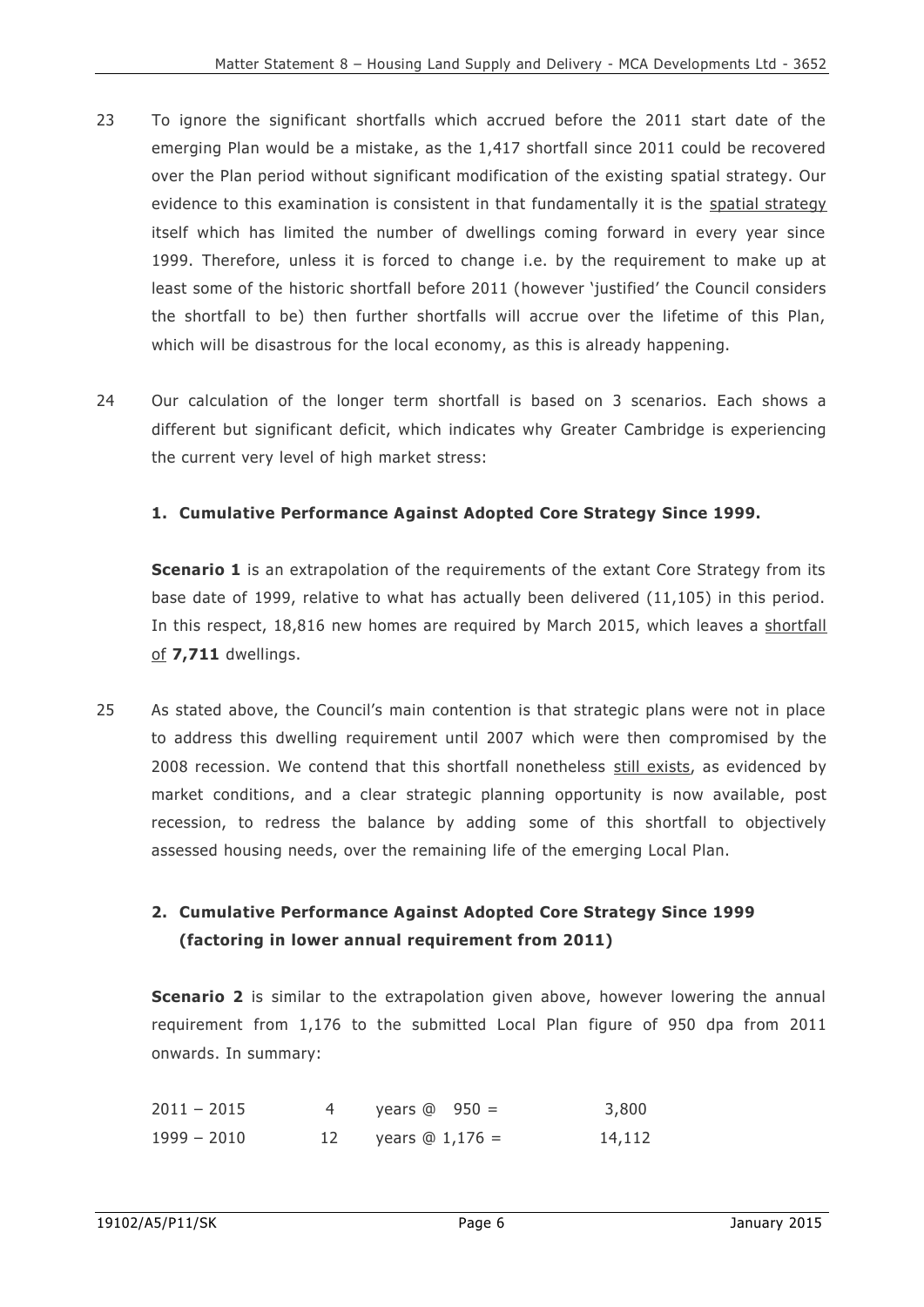| <b>Total Homes Required</b>                 | 17,912 |
|---------------------------------------------|--------|
|                                             |        |
| Less completions of $11,105$ = shortfall of | 6,807  |

#### **3. Performance Against all Prevailing Adopted Requirements Since 1999**

**Scenario 3** is a further derivative of the above extrapolation, using only the annual dwelling requirement prevailing at the time. In summary:

| Less completions of $11,105$ = shortfall of |    |                      | 3,873  |
|---------------------------------------------|----|----------------------|--------|
| <b>Total Homes Required</b>                 |    |                      | 14,978 |
| $1999 - 2004$                               | 5. | years $@$ 843 =      | 4,215  |
| $2004 - 2007$                               | 3  | years $\omega$ 753 = | 2,259  |
| $2007 - 2011$                               | 4  | years $@1,176 =$     | 14,112 |
| $2011 - 2015$                               |    | years $@$ 950 =      | 3,800  |

- 26 It should be noted that in Scenarios 2 and 3, the requirement for only 950 dwellings per annum is disputed by MCA and others, equating to a minimum of 1,000 extra dwellings to be factored into the shortfall, should the Inspector accept the cumulative evidence of higher objectively assessed need.
- 27 This leads to the conclusion that whilst there is an undisputed shortfall of approximately 1,400 dwellings since 2011, there is a longer and more significant cumulative shortfall which must be addressed. The emerging Local Plan is the correct vehicle to do this. Scenario three illustrates the most objective scenario, as it judges the shortfall only against the targets prevailing at the time.
- 28 This suggests a minimum shortfall against the adopted Core Strategy of up to **5000**  dwellings since 1999. The maximum cumulative shortfall is closer to **7000** dwellings, depending from what year the 1,176 dpa requirement is applied and whether the lower figure of 950 dpa of the submitted Local Plan is accepted.